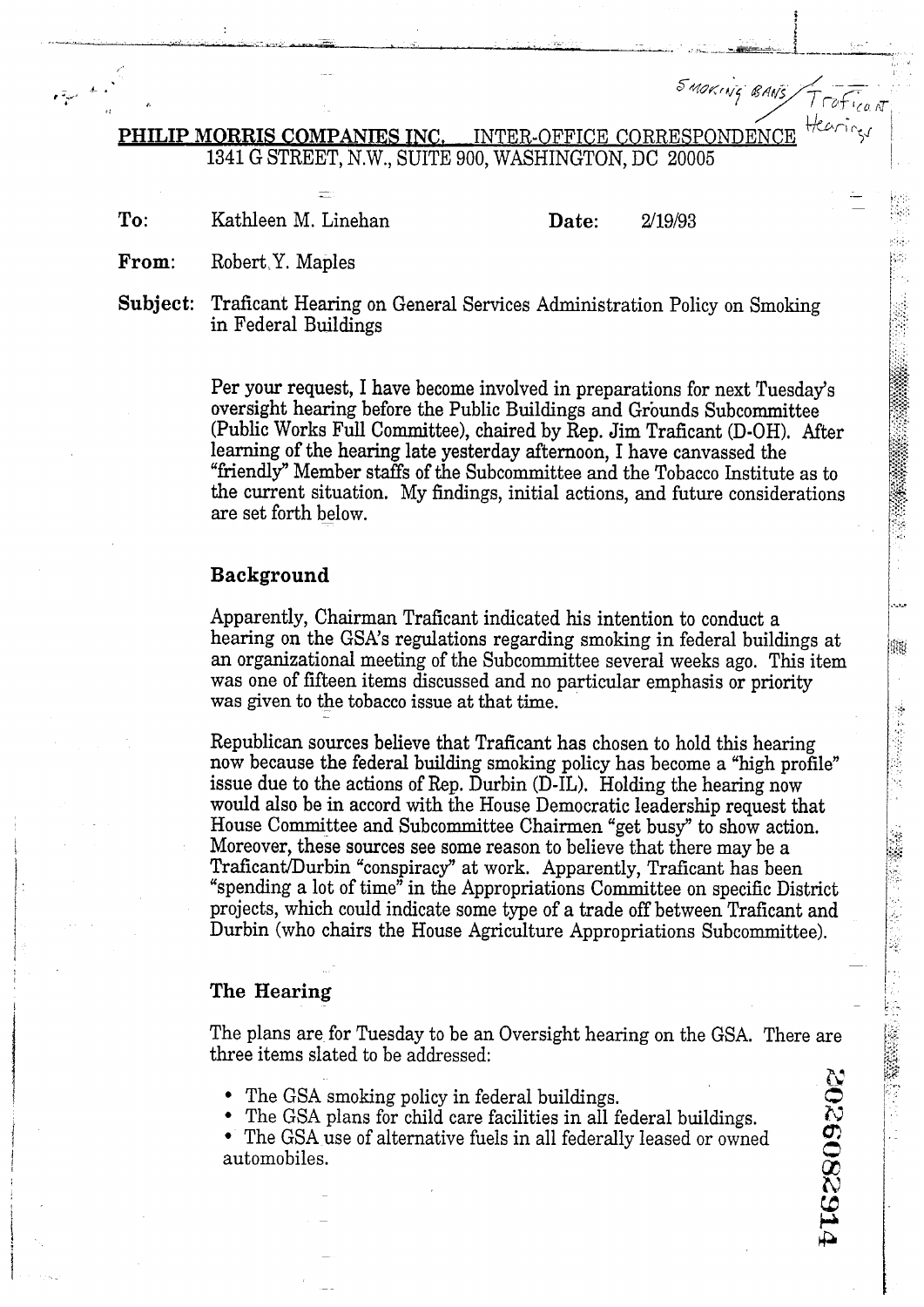GSA **Hearing**  Page **2** 

According to TI reports, three (as yet unnamed) GSA representatives will testify, along with a Dr. Hoyt (University of PA) who reportedly will speak on the smoking issue. We are as of this writing attempting to identify Dr. Hoyt.

Neither the Ranking Minority staff nor the "friendly" Democrat staff have<br>seen the actual text of the legislation that Traficant has reportedly introduced<br>on smoking. As I understand staff's interpretation, the Traficant l seen the actual text of the legislation that Traficant has reportedly introduced on smoking. As I understand staffs interpretation, the Traficant legislation will ban smoking in all federal buildings and/or in any vehicles owned or leased by the federal government, including the U.S. House and Senate and the **U.S.** Courts. Anyone wishing to smoke in federal buildings will have to y\*: go outside and the GSA, the Administrative Office of the Courts, the House *<sup>87</sup>*Office Building Commission, the Senate Committee on Rules and the Architect of the Capitol are to issue regulations to institute and enforce the ban.

Rep. Traficant indicated to Minority staff that he would be holding hearings on his legislation "soon" and that "all parties would be able to be heard and all witnesses accommodated."

# **Action**

÷.

In conjunction with TI, I am **making** certain that the Ranking Minority Member and the friendly Democrat staff/Members are armed with questions and answers to keep the discussion on Tuesday on track. The briefing materials will focus on the GSA, their authority, their activities, and responsibilities. The Members will also be provided general information on ventilation standards and Indoor Air Quality considerations in general.

TI briefed my same contacts yesterday on ETS. We will provide ETS  $Q&$ As only to focus debate. Although we do not want this to be an ETS hearing, per 11 briefed my same contacts yesterday on ETS. We will provide ETS Q&As<br>only to focus debate. Although we do not want this to be an ETS hearing, *per*<br>se, our friends should be prepared to discuss the issue.

We are **talking** with Mike Forcee and Susan Stuntz as to any labor concerns among the Federal Employees Union which may be expressed to Rep. Traficant. As of this writing, TI is planning to meet with the union in preparation for a IAQ briefing with Traficant.

3026082915

 $\frac{1}{2}$ 

**a** 

--

p4 <sup>I</sup>